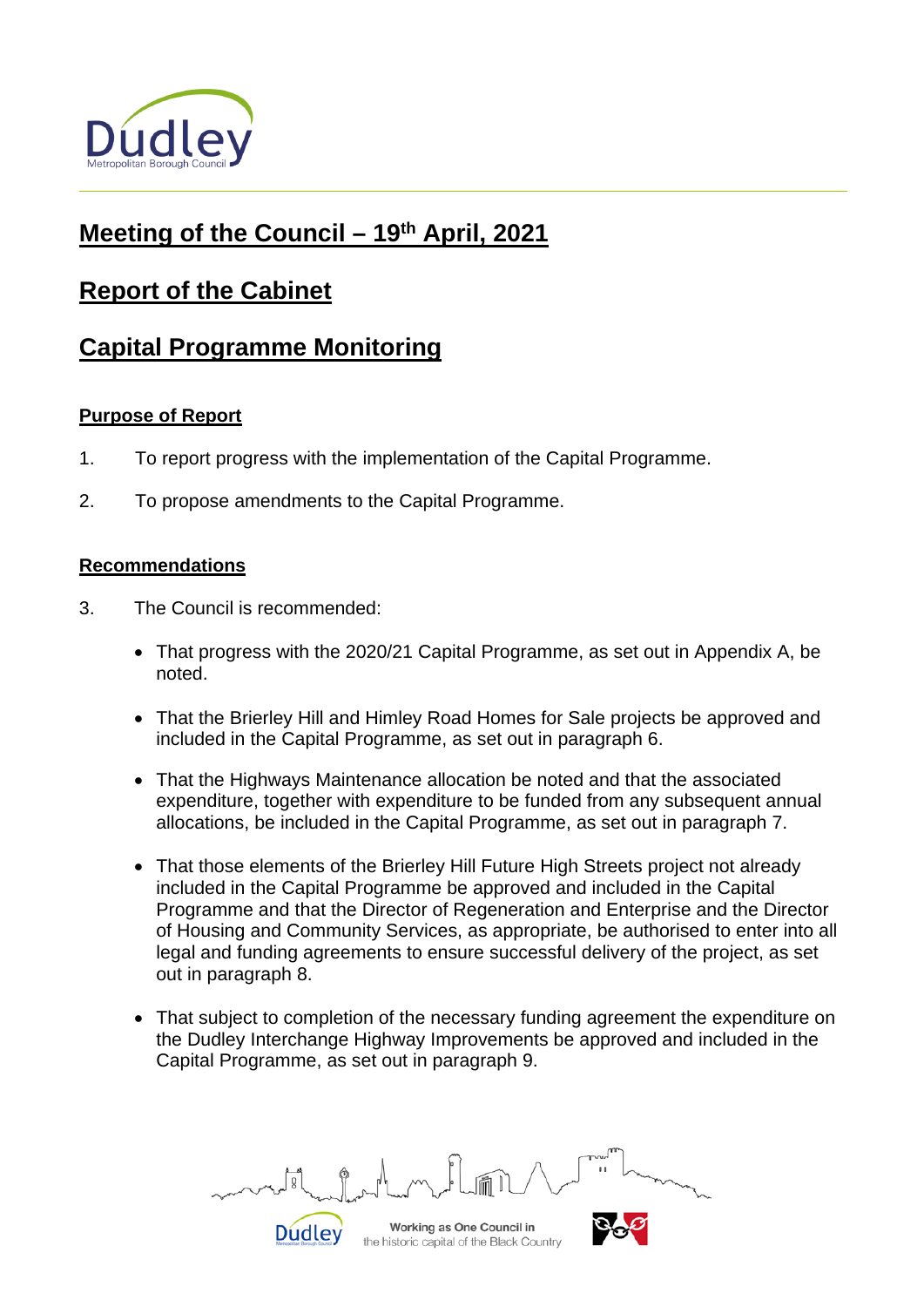- That the Very Light Rail (VLR) Halt project be approved and included in the Capital Programme, as set out in paragraph 10.
- That the Public Sector Decarbonisation project be approved and included in the Capital Programme, as set out in paragraph 11.
- That the recommendations of the Cabinet in respect of the Towns Fund be approved and that the associated capital spend be included in the Capital Programme, as set out in paragraph 12.

# **Background**

4. The table below summarises the *current* 3 year Capital Programme updated where appropriate to reflect latest scheme spending profiles.

|                                         | 2020/21 | 2021/22 | 2022/23 |
|-----------------------------------------|---------|---------|---------|
|                                         | £'000   | £'000   | £'000   |
| <b>Public Sector Housing</b>            | 35,712  | 59,458  | 59,449  |
| <b>Private Sector Housing</b>           | 5,510   | 3,412   | 295     |
| Environment                             | 7,458   | 14,158  | 5,000   |
| Transport                               | 10,546  | 11,593  | 2,000   |
| Regeneration                            | 18,608  | 23,527  | 8,503   |
| Cultural                                | 13,221  | 18,097  | 0       |
| <b>Schools</b>                          | 14,413  | 14,084  | 2,825   |
| Social Care, Health and Well Being      | 694     | 694     | 0       |
| <b>Commercial and Customer Services</b> | 489     | 818     | 268     |
| <b>Total spend</b>                      | 106,651 | 145,841 | 78,340  |
|                                         |         |         |         |
| Revenue                                 | 3,487   | 5,093   | 1,129   |
| Major Repairs Reserve (Housing)         | 24,090  | 25,025  | 25,309  |
| Capital receipts                        | 12,901  | 25,450  | 8,280   |
| Grants and contributions                | 41,386  | 27,122  | 7,475   |
| <b>Capital Financing Requirement</b>    | 24,787  | 63,151  | 36,147  |
| <b>Total funding</b>                    | 106,651 | 145,841 | 78,340  |

Note that the capital programme is subject to the availability of government funding.

5. An update on progress with the Council's most significant capital schemes is shown in Appendix A. It is proposed that the current position be noted.

# **Private Sector Housing**

**Dudley** 

6. Homes for Sale

Following the successful development of 59 homes for market sale at Wrens Nest, Amblecote, The Mere and Beechwood Road, the Council now has an opportunity arising from the successful Future High Streets Fund application (see later in this report) to progress a further mixed tenure development in Brierley Hill, including around 32 homes for market sale as well as 191 for affordable rent. The affordable

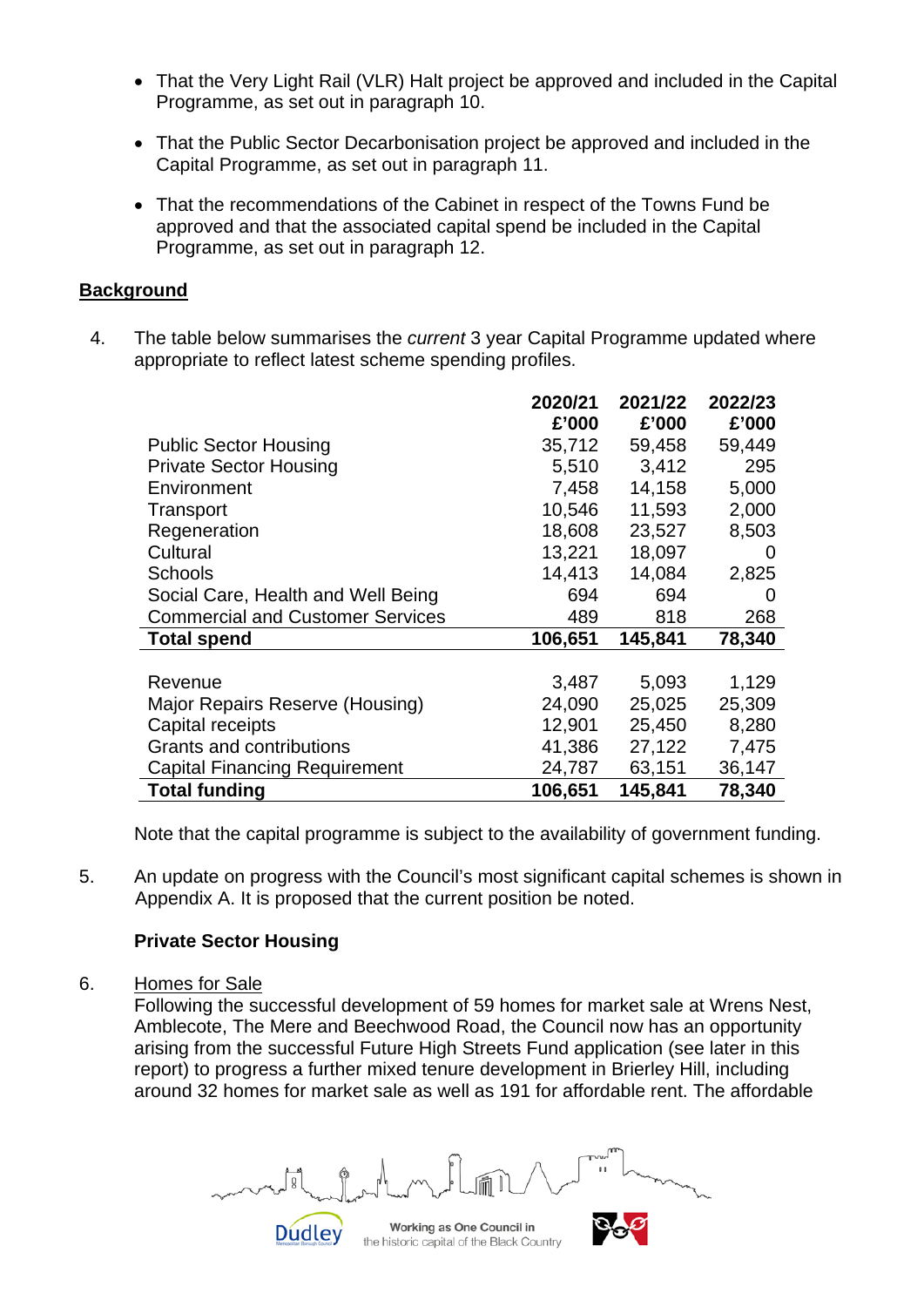homes for rent can be funded from Future High Streets Fund grant and Public Sector Housing capital resources. The homes for private sale can be financed initially by prudential borrowing to be repaid from disposal proceeds.

The estimated prudential borrowing requirement is £5.3m with estimated sales revenue of £6.2m. This would generate a one-off capital return on development for the Council of £0.9m, which will reduce underlying borrowing requirements and thereby debt charges, with the benefit to revenue spread over a 30 year period. The Council would also benefit from council tax income.

A further smaller Homes for Sale scheme of four homes is proposed on vacant land on Himley Road. The estimated construction cost is £0.9m, to be financed initially by prudential borrowing, with estimated sales revenue of £1.2m. This would generate a one-off capital return of £0.3m, which would likewise reduce underlying borrowing requirements and result in increased council tax income.

It is noted that for both the Brierley Hill and the Himley Road schemes, should the sale proceeds be insufficient to repay the borrowing, any shortfall will need to be met immediately from revenue resources. The risks have been assessed, including viability and market demand, as well as the benefits of regenerating the locality and increasing the offer of good quality housing in these areas.

It is proposed that the Brierley Hill and Himley Road projects be approved and included in the Capital Programme.

# **Transport**

7. Highways Maintenance Capital Allocation

The Council has been allocated £1.685m by the West Midlands Combined Authority (WMCA) from its Department for Transport capital grant funding for Highways Maintenance. The distribution of this allocation between roads, structures and street lighting will be determined in due course in accordance with agreed procedures, in consultation with the Cabinet Member for Public Realm. It is proposed that this allocation be noted and the associated expenditure, together with expenditure to be funded from any subsequent annual allocations, be included in the Capital Programme.

#### **Regeneration**

# 8. Future High Streets – Brierley Hill

**Dudley** 

The Council has been successful in bidding for Future High Streets Fund grant, which will support a range of interventions designed to renew and reshape Brierley Hill High Street, support new growth, improve the visitor experience and promote long-term financial sustainability. The Council's proposal received full approval from the Ministry of Housing, Communities and Local Government (MHCLG) in December 2020.

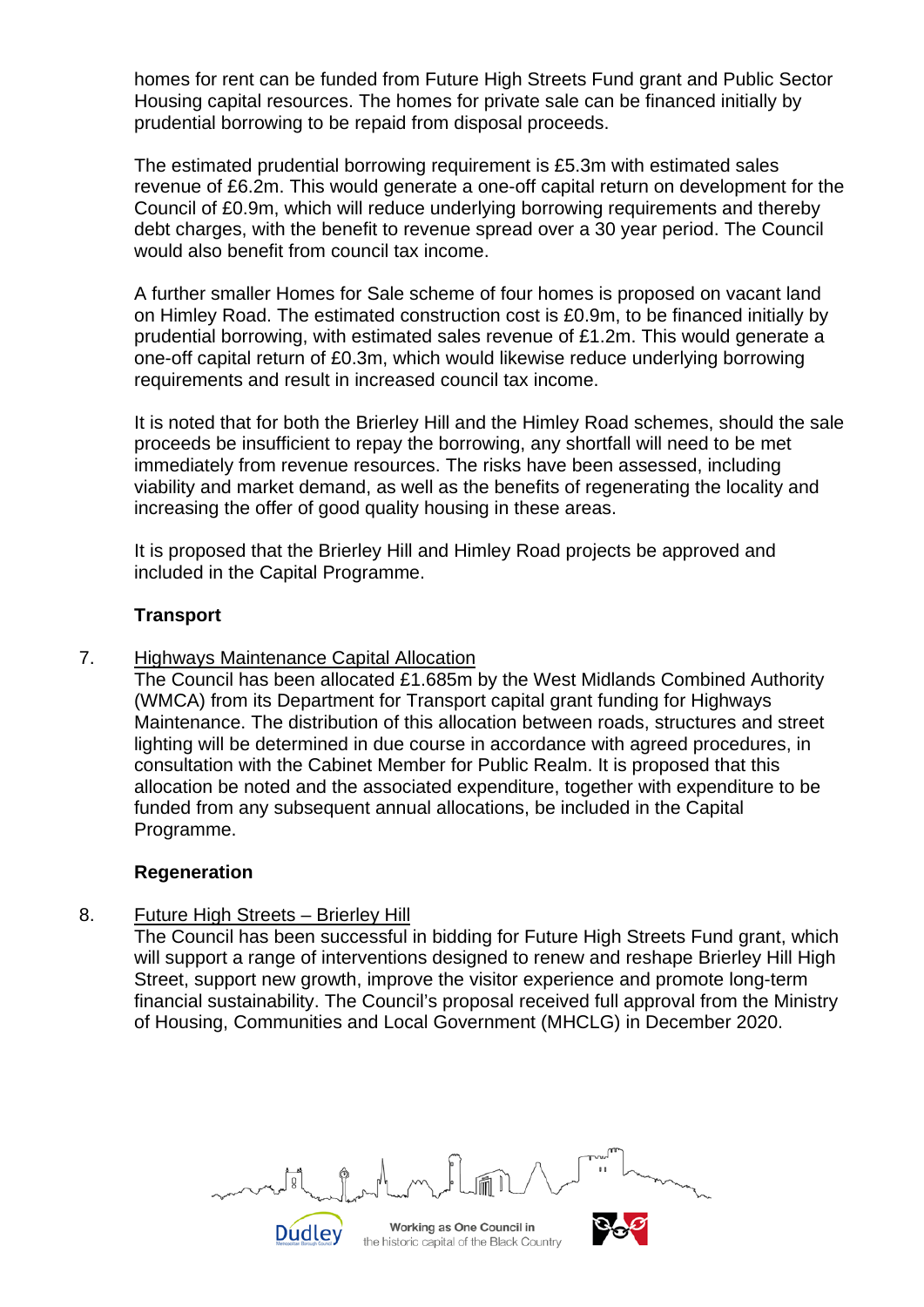The project includes public realm and highways improvements which will improve connectivity, including new pedestrian connections from the High Street to the High Street and key buildings such as the Library, Health Centre, Civic Hall and the College. The proposals will also improve air quality as a consequence of road junction improvements and will enhance the High Street Conservation Area, linking to the Brierley Hill Heritage Action Zone project and including the creation of a new public events space for community use.

Community projects within the scheme also include the enhancement of Brierley Hill Library and provision of refurbished public toilets in the town centre.

A key element of the bid is addressing housing need and developing key retail sites, including the purchase of surplus land at the Moor Centre to deliver affordable homes, and the purchase, remediation and redevelopment of the site known as Daniels Land to deliver a mixed tenure development of affordable homes and homes for sale. Further details of this part of the project are set out earlier in this report.

The programme will be delivered during the period 2021 to 2026 and all Future High Street grant funding will be spent by March 2024.

The forecast capital cost of the overall project is £45.491m, which can be financed as follows:

| Future High Streets Fund grant                                  | £9.986m  |
|-----------------------------------------------------------------|----------|
| Brierley Hill Heritage Action Zone project                      | £0.400m  |
| Metro Connectivity budget including WMCA and TfWM contributions | £1.958m  |
| Anticipated highways capital resources                          | £0.350m  |
| <b>Public Sector Housing Capital Programme</b>                  | £27.459m |
| Prudential borrowing for Homes for Sale                         | £5.338m  |

It is proposed that those elements of the project not already included in the Capital Programme be approved and included in the Capital Programme and that the Director of Regeneration and Enterprise and the Director of Housing and Community Services, as appropriate, be authorised to enter into all legal and funding agreements to ensure successful delivery of the project.

#### 9. Dudley Interchange Highway Improvements

Dudley

Previous reports have indicated a funding gap of £10.6m with regard to the completion of the Dudley Interchange itself and the associated highways link. The WMCA Board on  $12^{th}$  February approved funding of £10.6m to complete the project. This includes a sum of £3.6m to fund the cost of the associated highway access improvements around the St. Joseph's Street area.

The Council, as the local highway authority, will be delivering these highway works in conjunction with wider highway infrastructure improvements in the town centre, so this funding will be passported to Dudley from Transport for West Midlands (TfWM) via a funding agreement which is currently being negotiated.

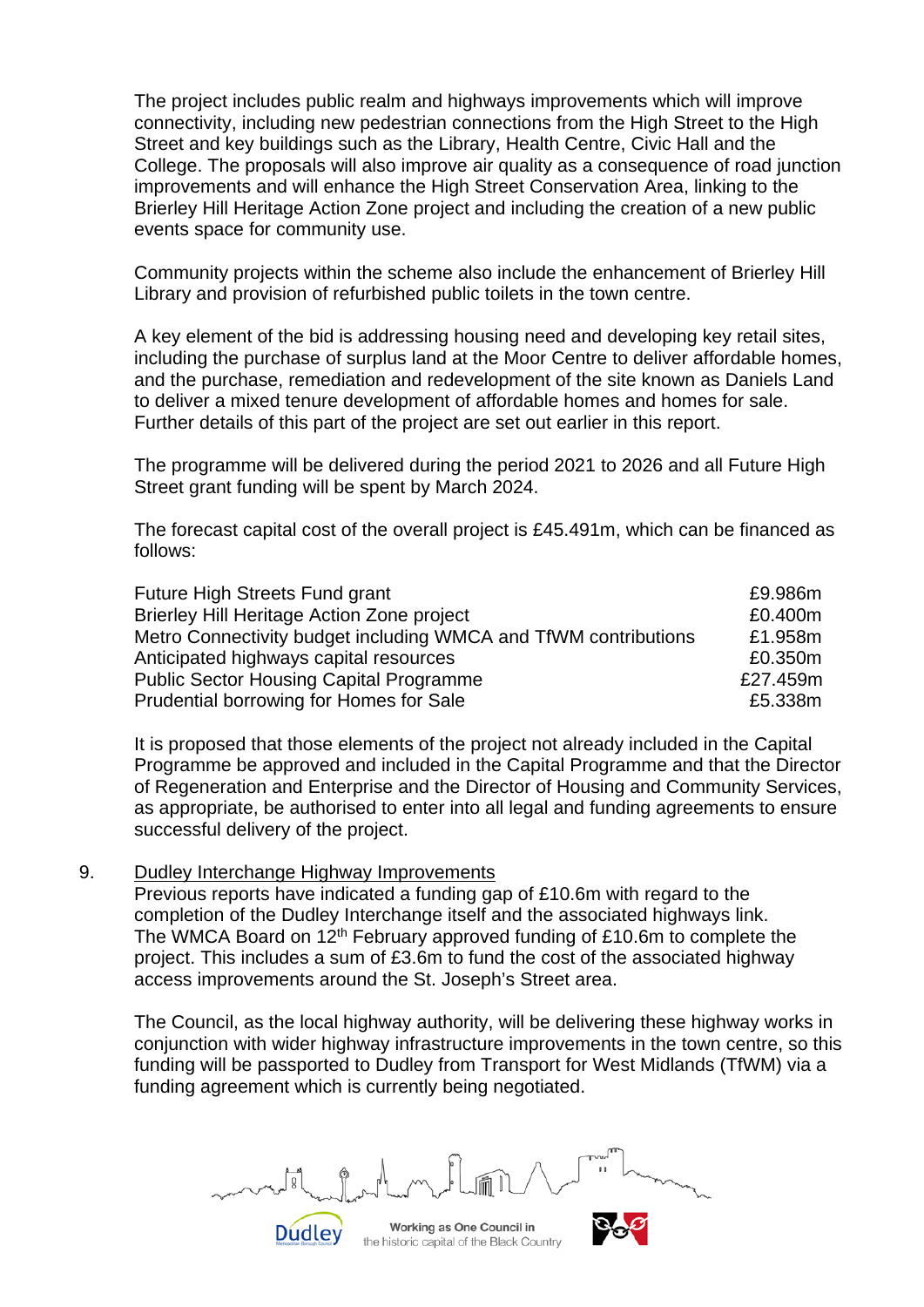It is proposed that subject to completion of the funding agreement the expenditure be approved and included in the Capital Programme.

# 10. Very Light Rail (VLR) Halt

As previously reported, Coventry City Council has been awarded £1.8m of Get Britain Building funding towards their Very Light Rail project, the equipment for which will be tested at the Castle Hill facility. £943,000 has previously been reported as being contracted to Dudley Council to progress a workshop and equipment and included in the Capital Programme.

Aa further element of work has since been incorporated into the grant from Coventry City Council to allow for the development of a Research and Development Shuttle Halt at a cost of £150,000.

The Shuttle Halt will be a representative mock-up of what 21<sup>st</sup> century tram stops are envisaged to be like. It will use sustainable materials and include comprehensive passenger information, security CCTV, and provision for some social distancing. It will enable research into passenger experience, passenger behaviours, dwell time reduction and other factors to be investigated under controlled conditions. It will also provide the opportunity for branding proposals to be evaluated in a real environment.

It is proposed that the project be approved and included in the Capital Programme.

# 11. Public Sector Decarbonisation

Subject to final "technical checks" the Council has been awarded a grant of approximately £4.4m through the Government's Public Sector Decarbonisation Scheme. The funding must be spent before the end of September 2021.

The primary intention of the funding is to switch sites reliant upon carbon-intensive forms of heating such as oil and gas, to electrical forms of heating that have a trajectory to becoming zero-carbon (as the proportion of the UK's electricity generated from renewables increases).

The grant includes funding to install air source heat pumps at all sites. Where feasible, solar photovoltaic (PV) and battery storage will be installed, and lighting will be upgraded to LED.

The list of sites to be targeted through this grant is as follows (subject to final approval from the funders).

- Amblecote Primary School
- Brook Primary School
- Caslon Primary School
- Cotwall End Primary School
- Dudley Council House/Town Hall
- Glynne Primary School
- Himley Hall

Working as One Council in **Dudley** 

the historic capital of the Black Country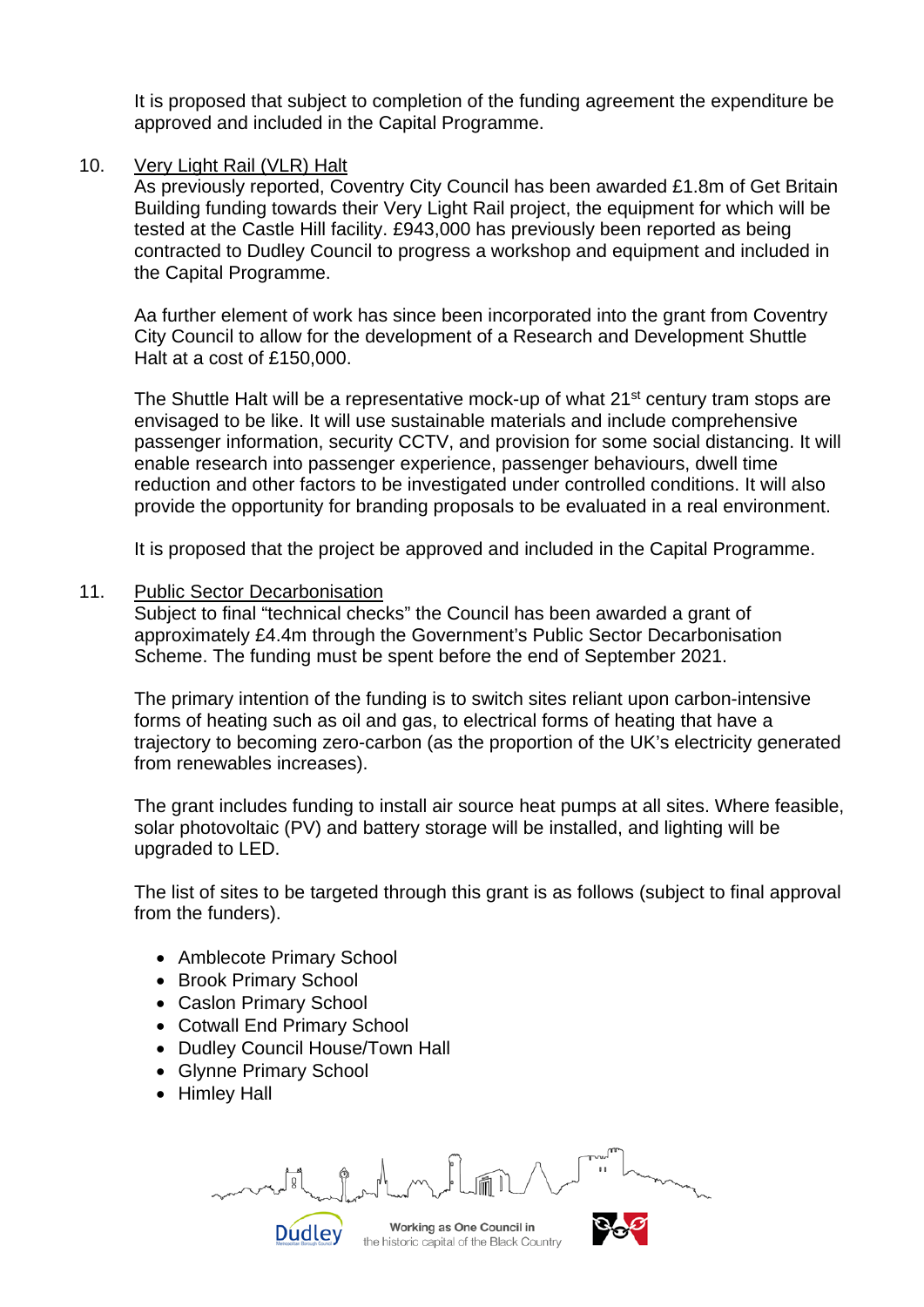- Milking Bank Primary School
- Queen Victoria Primary School
- Straits Primary School
- Ward House
- Wrens Nest Primary School

It is proposed that the project be approved and included in the Capital Programme.

#### 12. Towns Fund

On 15<sup>th</sup> March, 2021, the Cabinet considered a report on the Towns Fund and the development of a Higher Education (HE) building on Castle Hill in partnership with Dudley College with the University of Worcester as the HE provider. The report to the Cabinet is available on the [Committee Management Information System.](http://cmis.dudley.gov.uk/CMIS5/Document.ashx?czJKcaeAi5tUFL1DTL2UE4zNRBcoShgo=yb24Ac%2fOZnayKLA2dwslPR7PVPYN01zdbCRy5VGFwXRWsmPObML%2bWA%3d%3d&rUzwRPf%2bZ3zd4E7Ikn8Lyw%3d%3d=pwRE6AGJFLDNlh225F5QMaQWCtPHwdhUfCZ%2fLUQzgA2uL5jNRG4jdQ%3d%3d&mCTIbCubSFfXsDGW9IXnlg%3d%3d=hFflUdN3100%3d&kCx1AnS9%2fpWZQ40DXFvdEw%3d%3d=hFflUdN3100%3d&uJovDxwdjMPoYv%2bAJvYtyA%3d%3d=ctNJFf55vVA%3d&FgPlIEJYlotS%2bYGoBi5olA%3d%3d=NHdURQburHA%3d&d9Qjj0ag1Pd993jsyOJqFvmyB7X0CSQK=ctNJFf55vVA%3d&WGewmoAfeNR9xqBux0r1Q8Za60lavYmz=ctNJFf55vVA%3d&WGewmoAfeNQ16B2MHuCpMRKZMwaG1PaO=ctNJFf55vVA%3d)

The Cabinet made the following decisions under delegated powers:

- (1) That the Council enter into a conditional agreement with Dudley College before receiving confirmation of funding to agree the formal structure of the relationship between the Council and the College to inform the type and terms of the Concession Agreement with the University for operation of the Higher Education Centre.
- (2) That, following confirmation of funding, a formal legal agreement be entered into between the Council and Dudley College together with a Concession Agreement entered into with the University of Worcester; the contracting party with the University to be subject to the agreement reached between the Council and the College but at this time it is anticipated that the Concession Agreement will be between the College and the University.
- (3) That the Director of Regeneration and Enterprise, following consultation with the Director of Finance and Legal, the Cabinet Member for Regeneration and Enterprise and the Cabinet Member for Finance and Legal, be authorised to negotiate and enter into an agreement with Dudley College.
- (4) That the Director of Regeneration and Enterprise be authorised to commence preparations for a Compulsory Purchase Order (CPO) should it be necessary.

|                          | m<br><b>Const</b>                                                      | ar-<br><b>TUW-</b><br>$\mathbf{H}$ |
|--------------------------|------------------------------------------------------------------------|------------------------------------|
| $^{\sim}$ નાev $^{\sim}$ | Working as One Council in<br>the historic capital of the Black Country |                                    |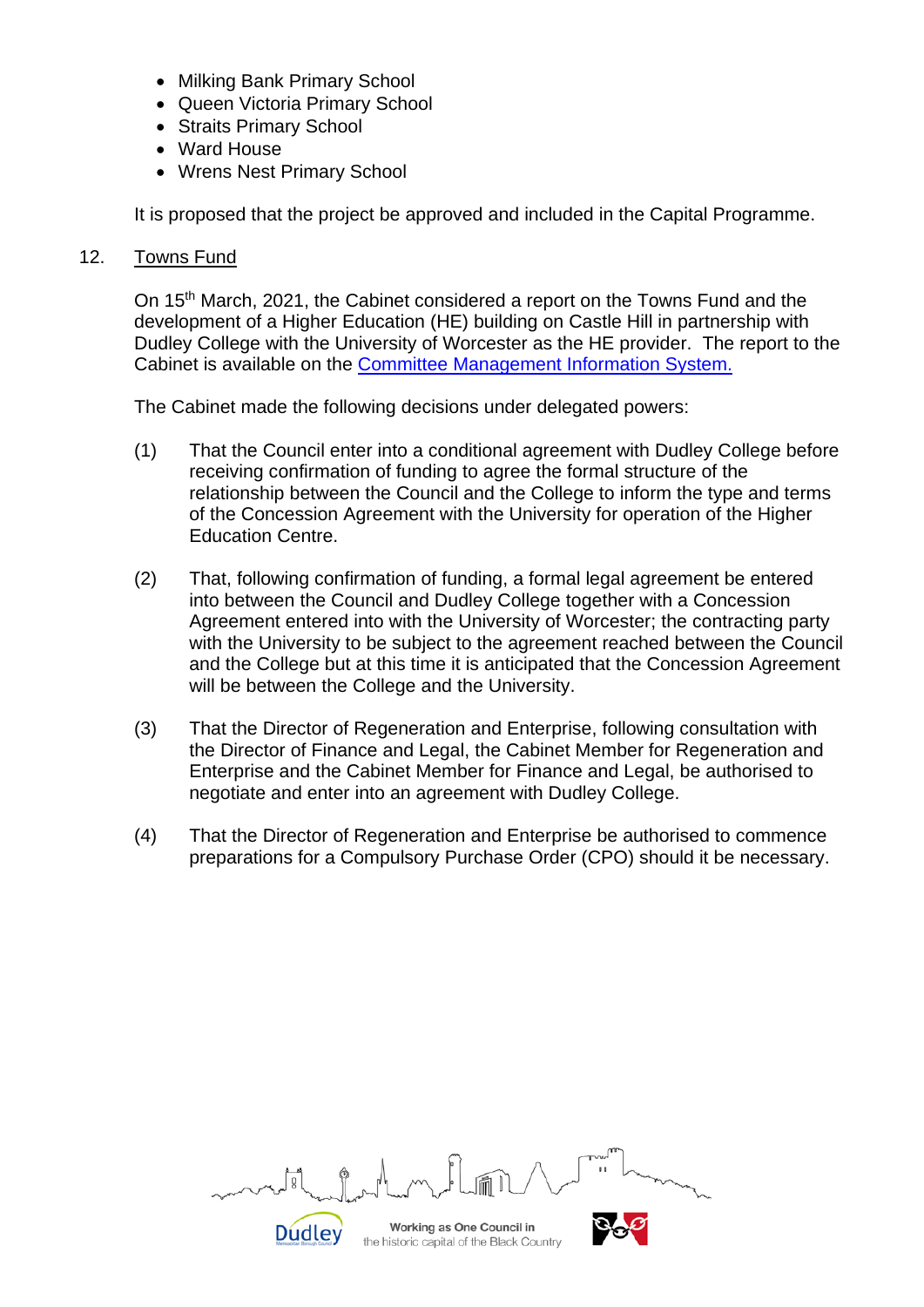The Cabinet recommended the Council:

- (a) That spend incurred in preparing the Stage 2 Full Business Case submission be incurred at risk prior to the bid for additional capacity funding being approved and that any costs incurred over and above the additional capacity funding be funded by Dudley MBC and Dudley College revenue resources.
- (b) That capital spend, including any site acquisition costs, be incurred at risk prior to funding being approved for the main Higher Education building scheme and that this spend, currently estimated to be £1,600,000, be included in the Council's Capital Programme.

Since the Cabinet meeting on  $15<sup>th</sup>$  March, 2021, confirmation has been received that additional capacity grant funding of £40,000 has been awarded and that the remainder of the costs to be incurred up to and including full business case and final grant bid submission (£125,000) can be funded from reserves to be held within the Regeneration and Enterprise Directorate.

# **Finance**

13. This report is financial in nature and information about the individual proposals is contained within the body of the report.

# **Law**

14. The Council's budgeting process is governed by the Local Government Act 1972, the Local Government Planning and Land Act 1980, the Local Government Finance Act 1988, the Local Government and Housing Act 1989, and the Local Government Act 2003.

#### **Equality Impact**

- 15. These proposals comply with the Council's policy on Equality and Diversity.
- 16. With regard to Children and Young People:
	- The Capital Programme for Schools will be spent wholly on improving services for children and young people. Other elements of the Capital Programme will also have a significant impact on this group.
	- Consultation is undertaken with children and young people, if appropriate, when developing individual capital projects within the Programme.
	- There has been no direct involvement of children and young people in developing the proposals in this report.

# **Human Resources / Organisational Development**

**Dudley** 

17. The proposals in this report do not have any direct Human Resources / Organisational Development implications.

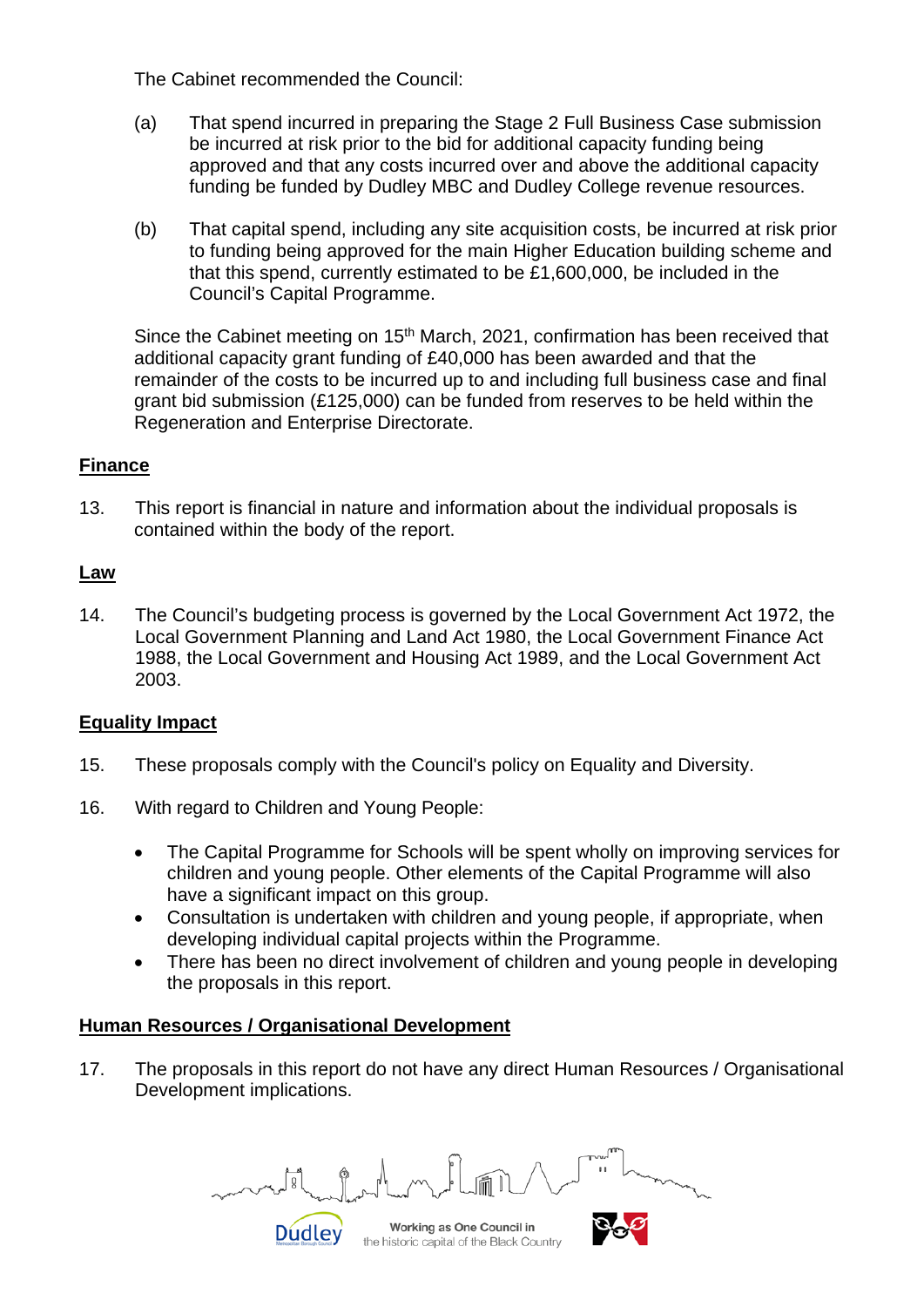# **Commercial / Procurement**

18. All procurement activity will be carried out in accordance with the Council's Contract Standing Orders, and the relevant officers will take the procurements through the Procurement Management Group to monitor compliance at the relevant Gateways.

# **Health, Wellbeing and Safety**

19. A number of capital projects are under review in light of potential changes to working practice following the Covid-19 pandemic.

……………………… **Leader of the Council**

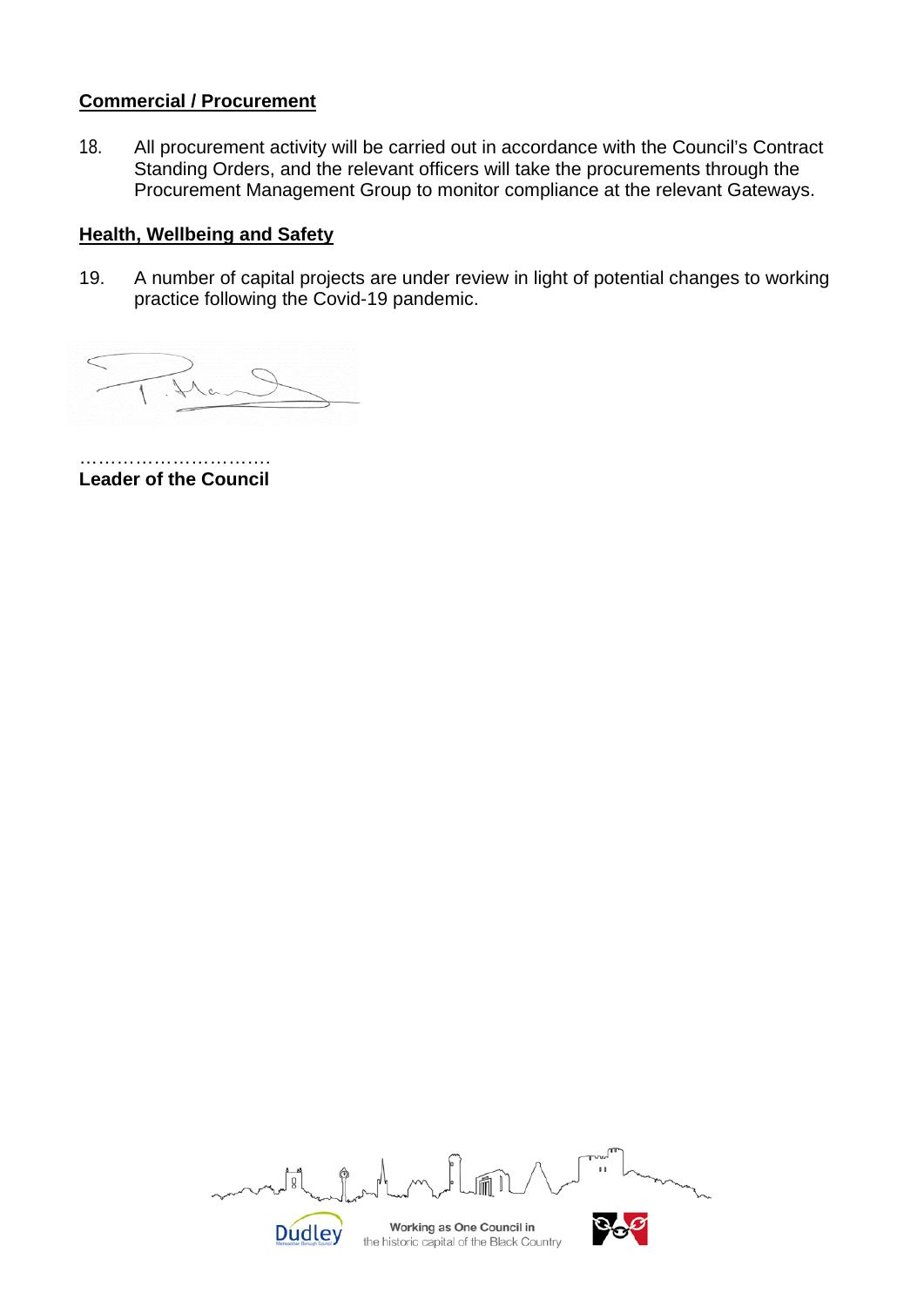# **Progress with Major Capital Schemes**

# **Public Sector Housing**

#### New Council Housing

Completed:

• Worcester Road (Darby End, Dudley) – 10 affordable homes including 8 x 2 bedroom houses and 2 x bungalows. (Note – some external works still to complete)

On site and progressing:

- The Broadway (Norton, Stourbridge) a mix of 10 affordable 1, 2 and 3 bedroom bungalows). Start June 2020, completion due Spring 2021.
- Tenlands, Halesowen 3 bungalows. Commenced November 20, and completion due April 2021.
- Hinbrook Road (Russells Hall) 12 apartments. Commenced January 2021 and completion due December 2021.

Planning approved and start pending within the next 6-8 weeks:

- Hollywell Street 4 affordable homes; 2 bedroom affordable homes
- Commonside (Pensnett) 5 affordable homes; 1 x five-bedroom home, 1 x fourbedroom, 3 x two-bedroom and
- Branfield Close (Hurst Hill) 3 affordable homes; 2 two bed and 1 3 bedroom
- Bromley Lane (Pensnett) 5 affordable 2 bedroom homes

Schemes currently being considered for planning approval:

- Forge Road (Stourbridge) 3 homes; 2 x one bedroom and 1 x two bedroom decision pending w/e 26<sup>th</sup> February
- Foredraft Street likely to be 11 houses but subject to final consultation

Other feasibility sites are currently being investigated for delivery by Housing and details provided as part of consultation to ward members prior to any planning applications:

- Beacon Rise up to 11 units, which includes work to a number of garage sites in the North Dudley region to re-provide some parking
- Copse Road (Netherton) up to 22 new units
- Lower Valley Road up to 17 units
- St Georges Rd, Dudley up to 7 homes
- $\bullet$  Hurst Hill up to 7 units

The programme will also support the delivery of:

- the Brierley Hill Future High Streets Fund project by delivering new housing in the Brierley Hill area, subject to the purchase of land from the private sector now that we have a successful MHCLG bid;
- new (possible) sheltered housing and redevelopment on the site of the high rise blocks at Arley and Compton Courts;
- the redevelopment of the current Dudley Leisure Centre site in Wellington Rd.

**Dudley** 

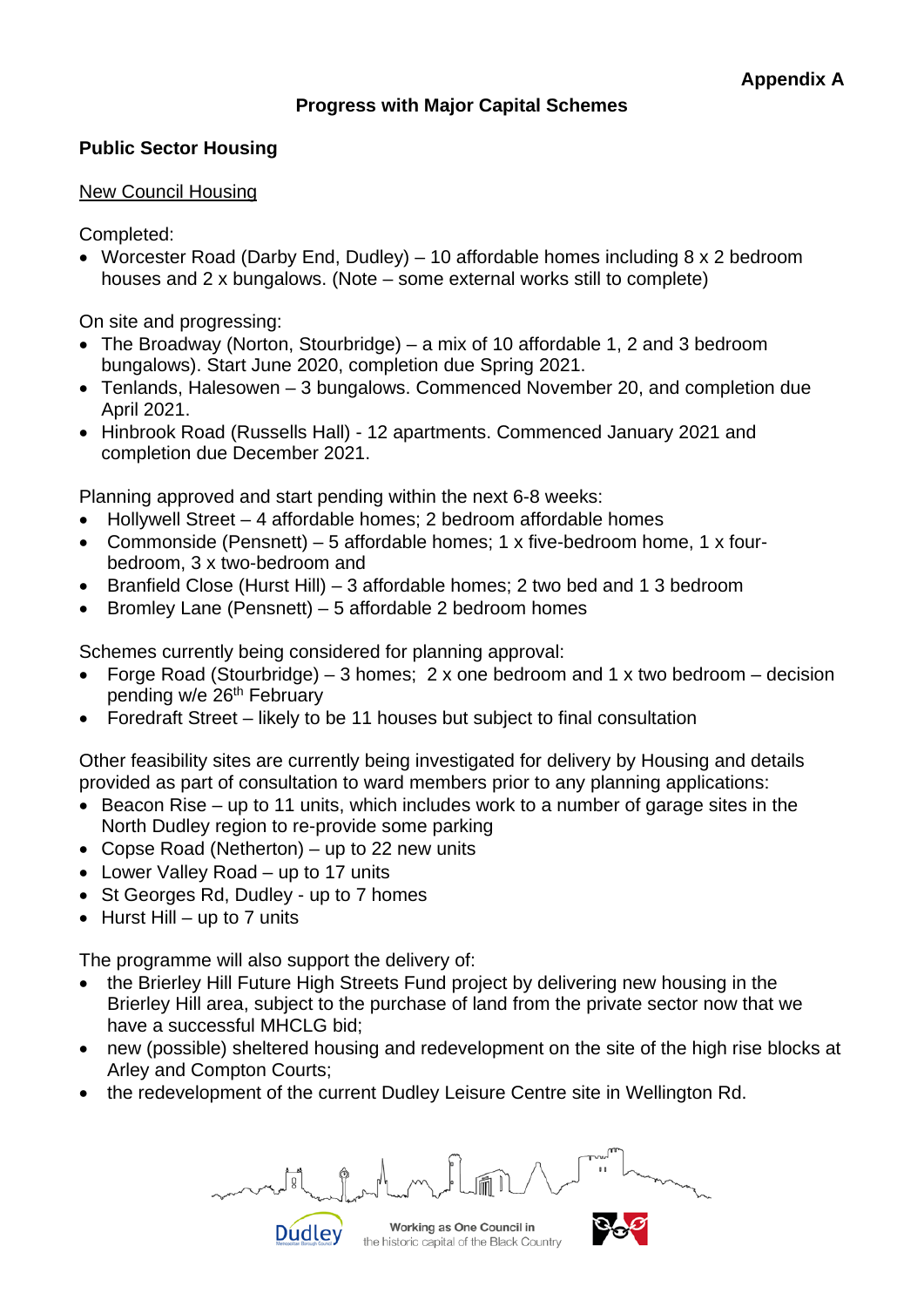# **Environment**

#### Lister Road Depot Redevelopment

The project was paused in June 2020 for the project team to re-evaluate spend to date and the suitability of the existing proposals in light of 'new ways' of working post Covid-19.

The project recommenced in September 2020 with a new building design deemed to be "Covid -19 secure" and to showcase the Council's green credentials.

The timeline for this project was dependent on planning approval which has now been achieved.

Further to this, officers are reviewing the contract proposal, cost plan and proposed contractual arrangements prior to determining the programme for commencement of future works.

#### Stevens Park, Quarry Bank

The project started on site in November 2020. Building work to Tintern House has been complicated by a range of unforeseen issues which came to light during the demolition and 'opening up' of parts of the building. Resolving these issues necessitated additional work and structural alterations and, alongside a member of staff testing positive for COVID, has had a slight impact with a delay of approximately three weeks to the programme. Value engineering exercises continue alongside close monitoring of the budget, with discussions & reporting to the Heritage Lottery Fund.

Steady progress has been made on other parts of the project with only a 1 week delay to date due to the isolated case of Coronavirus.

We are closely liaising with our charity partner The Emily Jordan Foundation Projects who will occupy the majority of Tintern House and from which they will run their various projects: 'Spokes' (bicycle restoration and sales) 'Twigs' (horticultural training & sales) & 'Go Green' (recycling). It is hoped that the capital works will be completed by June 2021.

#### Wrens Nest Wardens' Base

On the 1<sup>st</sup> February we received contact from Dudley College's Solicitor confirming that they are now in receipt of instructions from the seller of the required properties and that they will be getting the relevant paperwork back to the Council as soon as they can.

# **Transport**

#### Street Lighting (Invest to Save)

The street lighting lantern conversions to LED technology programme on main roads is all but complete. The conversion of columns along Manor Way is due to be completed during February / March following the introduction of lane closure on the 60 mph road. We are awaiting the delivery of 385 Lanterns from our supplier which will enable work to take place predominantly in the next financial year on the remaining outstanding areas which will also require traffic management and permit arrangements to be put in place.

Working as One Council in the historic capital of the Black Country

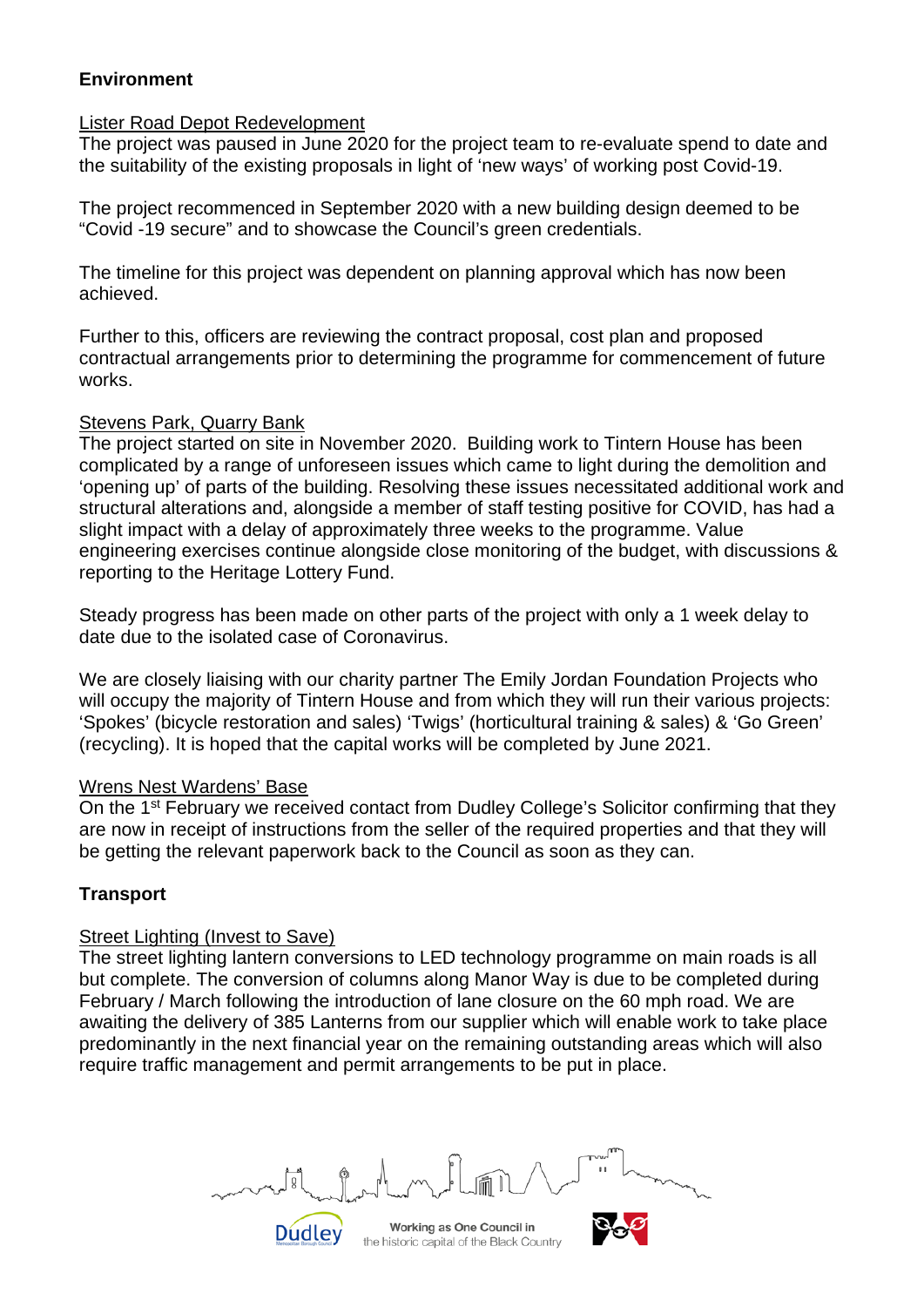# **Regeneration**

# Dudley Townscape Heritage Initiative

The Townscape Heritage (TH) programme is funded through the National Lottery Heritage Fund which offers grant assistance to carry out repair, reinstatement and refurbishment works to historic buildings, as well as a programme of complementary education and community engagement activities. The Phase 2 TH programme, which is operating with a grant budget of £1.178m from the NLHF and £300,000 match funding from the Council, commenced in February 2017. Following agreement by the Heritage Fund for an extension to the Grant Expiry Date, the programme is now due to run until December 2021. However, the Heritage Fund have offered further flexibility for the expiry date to allow for delays caused by the pandemic and this will be explored further with them at the next quarterly meeting.

The programme focuses on buildings in the town centre's historic core. The work at 203/204 Wolverhampton Street has been completed. Other properties within the programme include the following:

- 216 Wolverhampton Street: the project is substantially complete, with only the decoration to the shopfront and new signage to be finalised.
- 208 and 209 Wolverhampton Street: grant offers confirmed, but work has not started on site due to difficulties with contractor and the positions of the applicants due to Covid-19. Applicants have now confirmed their wish to continue and the projects are due to recommence in spring.
- 204a Wolverhampton Street: work expected to commence on site in March 2021 with a three-month contract.
- 14 New Street: work underway, but a number of issues have arisen which have required further funding. An increase has been agreed with the Heritage Fund which will enable the external and internal work to be carried out.
- Fountain Arcade: grant approved and contracts signed. The contractor and owner are currently agreeing a work programme, but with an anticipated start on site in spring. A press release will be issued once a commencement date has been confirmed.
- Plaza Mall: scaffolding has been erected (January 2021) and work underway February. A press release has been issued.
- 207 Wolverhampton Street: tenders returned and currently being analysed, with a view to making an offer of grant February / March 2021.
- Crown: a small package of work to the external boundary treatment currently being developed.
- River Island: project to reinstate shopfront being considered by the owners.

It was anticipated that the majority of work would take place through spring/summer 2020. However, work has been delayed as a consequence of the ongoing coronavirus pandemic and will now be carried out throughout 2021, with most projects commencing spring 2021.

Activities are also being progressed and developed in conjunction with teams in Adult and Community Learning, Museums, Communications and Public Affairs and the Historic Environment Team. A revised programme has been agreed with the Heritage Fund which has been adapted in light of Covid-19 restrictions. Further activities have been included in the programme which work with delivery partners (Co Lab) who already have established

Working as One Council in the historic capital of the Black Country

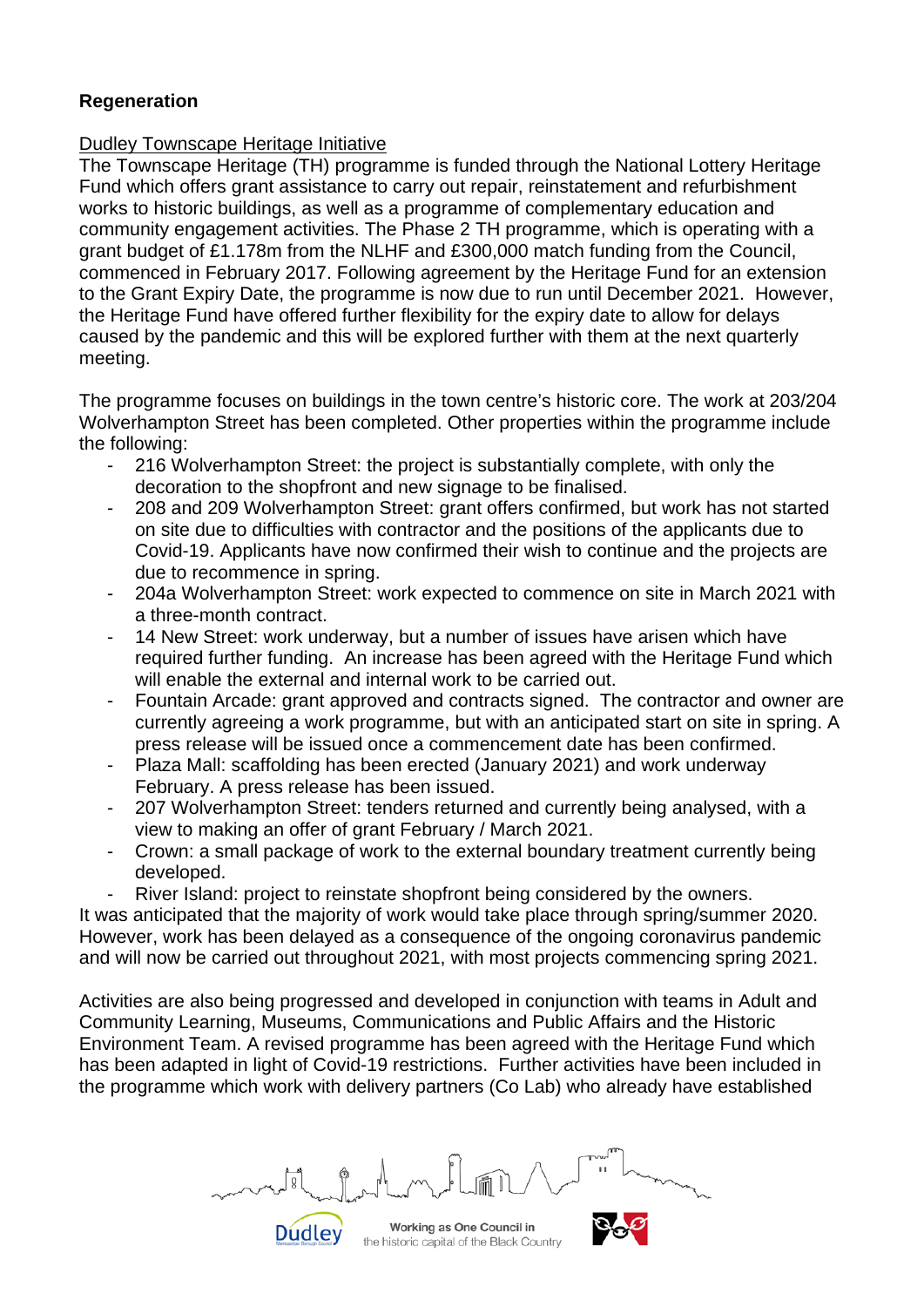links with the community of Dudley. A project which seeks and utilises the oral reminiscences of those 'Growing Up in Dudley' has been launched. The TH programme is working with education colleagues to share material produced as part of the programme and develop teaching resources. The project also works closely with the Historic Environment Team to produce information in the form of trails and leaflets to enhance understanding and appreciation of the historic environment. The project continues to work with volunteers where possible.

# Brierley Hill High Street Heritage Action Zone

The High Street Heritage Action Zone Programme (HSHAZ) is a nationwide initiative designed to secure lasting improvements to our historic high streets for the communities who use them. It is Government funded and run by Historic England with the aim of making the high street a more attractive, engaging and vibrant place for people to live, work and spend time. Brierley Hill High Street was one of 68 High Street across England selected to receive a share of the fund.

The Brierley Hill High Street HAZ is operating with a grant budget of £1.8m from the Historic England and up to £0.4m match funding from the Council. It is a 4 year programme, due for completion by March 2024. The programme provides grant assistance to third parties to carry out repair, reinstatement and refurbishment works to historic buildings. It also provides funding for public realm improvements, plus there is a programme of complementary education and community engagement activities.

In January 2021 the Project Manager for this programme was appointed and is now in the process of preparing a Community Engagement Strategy for the programme and working with prospective applicants on their grant applications. The Project Manager is also working closely with Brierley Hill Community Forum on their application to Historic England for funding towards a Cultural Programme which is to run alongside the capital works funded through the HSHAZ.

#### Low Carbon Place Strategy

The Council has been awarded approximately £2.5m European Regional Development Funding (ERDF) to deliver a project that will reduce carbon emissions. This a joint project between Housing and Corporate Landlord Services that will reduce carbon emissions from council owned homes as well as corporate buildings such as the Council House. £2.5m of match funding is being met from existing HRA budgets.

The council has established a process for restarting the installation of new gas central heating, which involves a thorough Covid risk assessment. A small number of grant-eligible replacements have been undertaken. However, the ongoing situation with Covid makes it very unlikely that the shortfall will be recovered before the agreed project completion date. The Ministry of Housing, Communities and Local Government (MHCLG) is waiting to see how the situation with Covid develops, before issuing any guidance on "project change" requests.

The Council's boiler installation contractor went into administration at the end of 2020 and, as a result, no grant-eligible installations have been completed during 2021. Tender documents for a replacement contactor are currently being developed.

Working as One Council in the historic capital of the Black Country

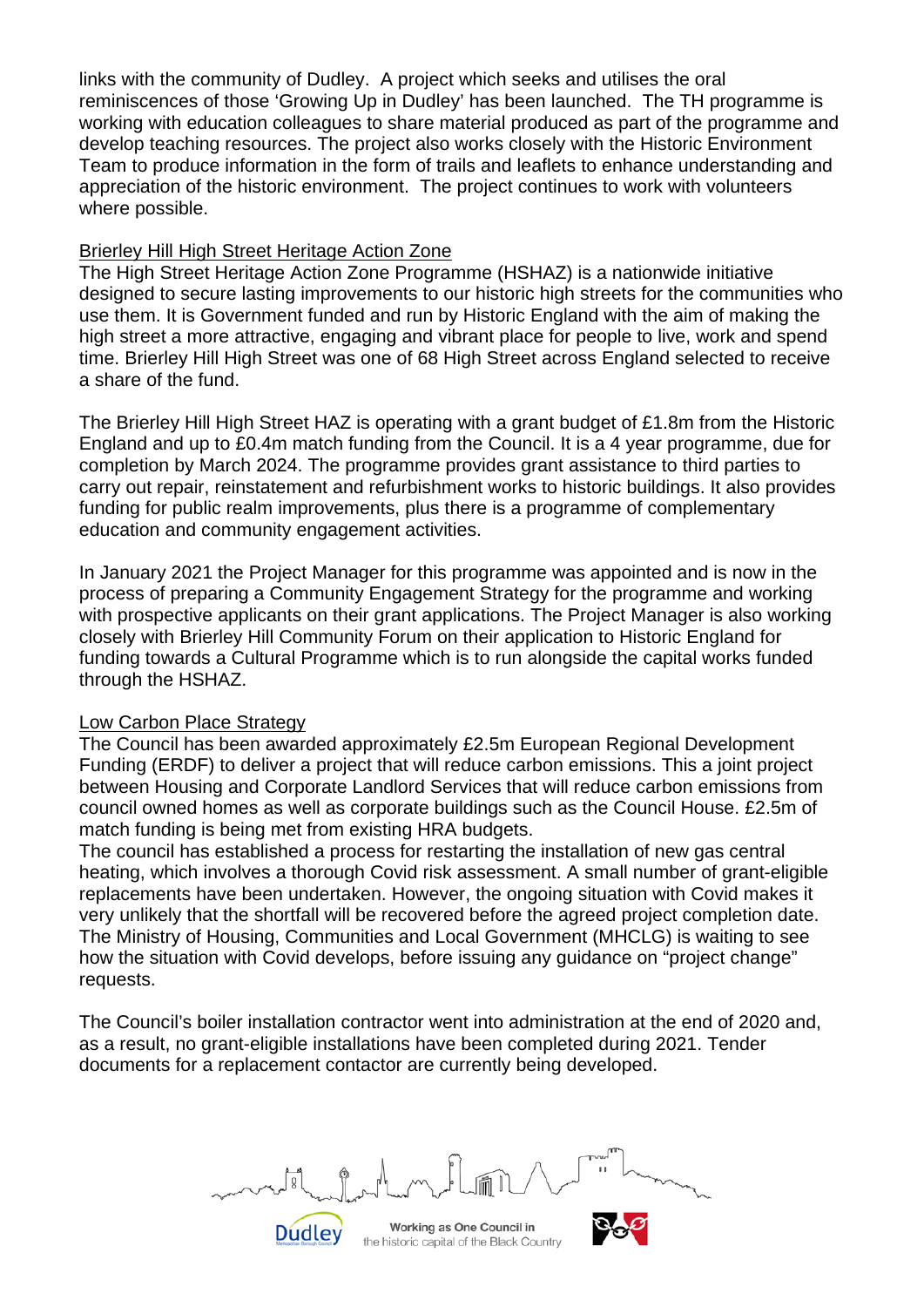In addition to the various energy efficient measures already installed across corporate buildings, a package of works at Crystal Leisure Centre is expected to start in March 2021, to be delivered alongside the main refurbishment being undertaken by Alliance leisure. A start date at Halesowen Leisure Centre is yet to be agreed.

#### Very Light Rail (VLR)

# *Track Works:*

The intention is to install two Very Light Rail test tracks between Castle Hill Bridge and Cinder Bank with a test passenger platform located at the Cinder Bank end of the tracks. Full track length will be approximately 2km. The eastern track will be bedded on stone ballast and western track bedded on concrete track form system, the western track to form a later phase of work. The track route is on a disused Network Rail (NWR) freight track-way which is to be leased from NWR. A planning application was submitted on 10th November 2017 and determined with reserved matters on 25th January 2018.

Tenders have been received for the track and evaluation / recommendation completed. These works commenced on the  $15<sup>th</sup>$  June 2020 and assuming that they continued as planned, completion was expected in February 2021. The Coventry prototype vehicle will now be arriving at the site on  $7<sup>th</sup>$  April for testing.

Additional works identified as required by Coventry City Council have been procured, which are being funded through a grant from Coventry of £1.293m. This includes new equipment, workshop and a Research and Development Halt.

# *National Innovation Centre (NIC):*

A planning application for the proposed new building for the Very Light Rail National Innovation Centre (VLRNIC), including a pedestrian foot bridge link to Tipton Road and links to future Metro line, car parking, rail vehicle test track sidings and linking lines into the VLRNIC engineering hall was submitted on 12th December 2017 and determined with conditions to be discharged on 2nd March 2018.

Building regulations conditional notification was received on 22nd February 2018 and conditional approval received on 25th May 2018.

Tenders were received on 10<sup>th</sup> January 2020 and were evaluated with final recommendation being Clegg Construction as the contractor. Clegg started on site at Castle Hill on 25<sup>th</sup> October 2020 and will complete the Innovation Centre by the end of February 2022.

Funding has now been confirmed from the Government's Get Britain Building (GBB) Fund (£12.350m) and LEP (£0.650m). ERDF grant of £5.000m was secured some months ago, making the total budget for the project £18.000m.

Working as One Council in the historic capital of the Black Country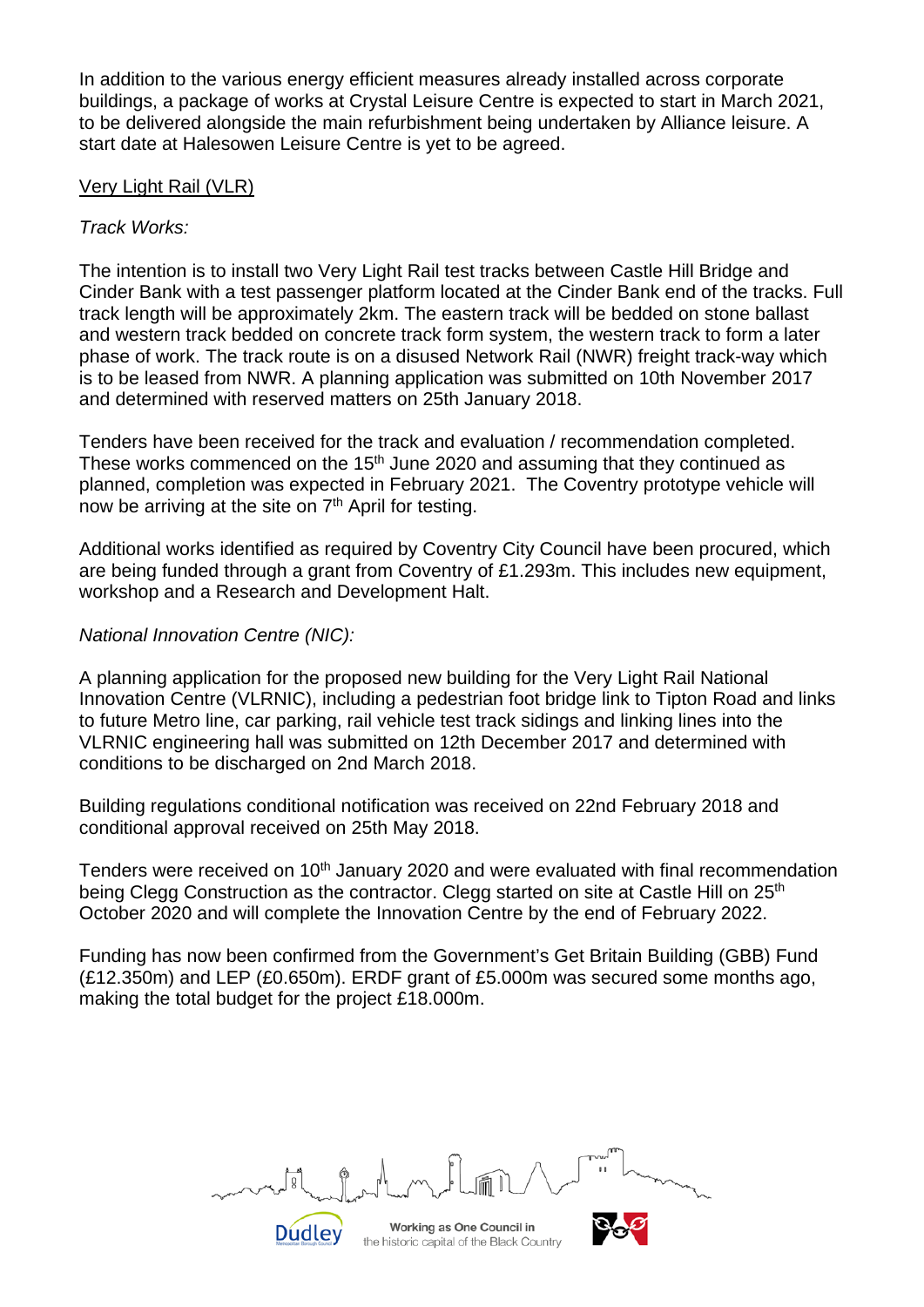#### Metro Complementary Measures

The £9.1 million budget is to fund the works associated with the delivery of the Wednesbury to Brierley Hill Metro extension.

The legal agreement with Transport for West Midlands (TfWM) states that the Council will fund the complementary measures along the route including pedestrian's crossings. The Council has also agreed with TfWM to fund the uplift of materials where the Metro is built through Dudley Town centre in order to provide high quality public realm. Large public realm interventions have been identified along the route at key stops, notably Station Drive (now Dudley Castle), Flood Street and Brierley Hill, to be funded by this programme of works. The £1million accelerated funding associated with the Towns Fund will be used to fund works to adopt Zoological Way, part of the works for the new loop road to access the Metro stop and some of the public realm work along Castle Hill.

Other interventions along the route, which the Council needs to fund, include creating a new wayfinding system to improve legibility, increase walking and cycling to tram stops and to provide a consistent recognizable branded signage across the borough to residents and visitors giving the information that is needed. The consultant to develop the wayfinding system has been appointed through the OJEU process and will start work on the system in October 2020.

Midland Metro Alliance (MMA) are constructing the Metro extension for TfWM. TfWM have approved MMA's costs and the next stage of the design process has started. The Council is now working with TfWM to confirm the costs of the complementary measures, the uplift of materials and the public realm interventions. This is expected to take 12 months. The Council has appointed a consultant to develop a legibility and wayfinding strategy on an 18 month contract.

#### CCTV Control Room

The new CCTV Control Room in Dudley is now operational and building work complete. The Emergency Planning team has been relocated to the new facility from Himley.

Work on phase 2 continues albeit there have been some delays due to the pandemic. The new radio link from the CCTV control room to WM Police's control room has been commissioned and users will now be trained.

Deployable cameras will have their housings assembled, built and configured in late February and should be ready for use by the end of the month.

In Lye, all 6 columns will have been erected by mid-February. Works by Western Power to install supplies will follow, so too will networks to the Library and Family Centre, town Wi-Fi connections, signage and installation of new cameras to those columns by early March with them being commissioned and going live in mid-March.

Work will then start on the additional cameras at Coronation Gardens, Wolverhampton Street and Castle Gate in Dudley and Bilston Street in Sedgley.

Working as One Council in the historic capital of the Black Country

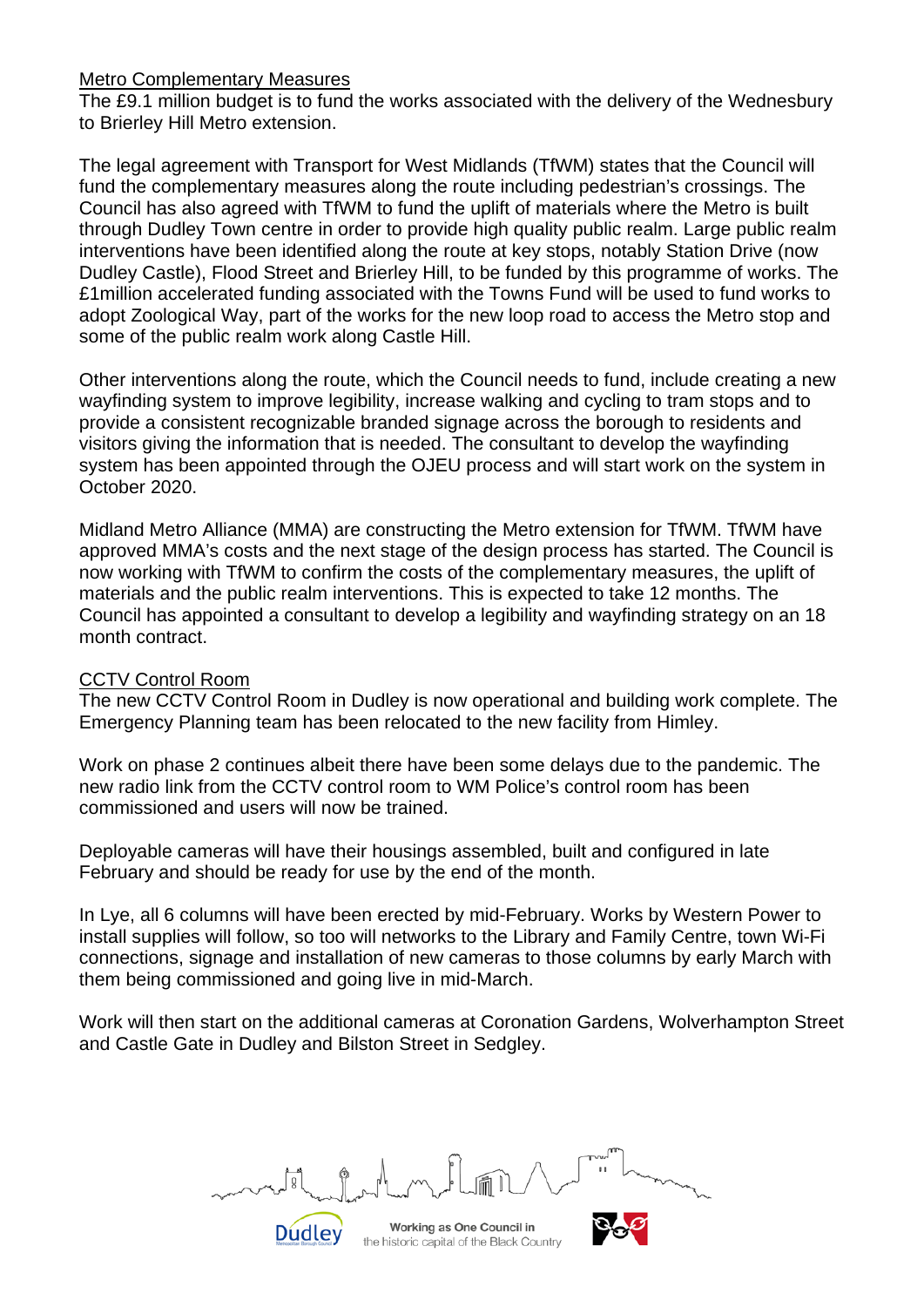#### Dudley Interchange

The full funding package for the Dudley Interchange was formally approved by the WMCA Board on 12<sup>th</sup> February. The Council has allocated £3m towards the project costs.

The Dudley Town Centre Highways Infrastructure has been designed and developed by the Council to access not only the Portersfield sites but also the Interchange by a St Joseph's Street link. The cost of the Interchange link is £3.6m (net of Council land value of £0.5m).This cost is included in the WMCA approval described above and at paragraph 12

Project co-ordination meetings are being held on a monthly basis with TfWM. In addition formal governance is being established with the Dudley Transport Coordination Board having been created.

A total further sum of £2.1m has been approved by the Council to support third party land acquisition associated with the delivery of Interchange / town centre highway connectivity improvements. Negotiation regarding third party land acquisition is ongoing in advance of the formal Compulsory Purchase Order (CPO) process.

With funding now approved TfWM are predicting a start on site in February 2022 with an estimated completion of September 2023.

#### Dudley Town Centre Highways Infrastructure (Portersfield Link)

As reported previously the WMCA has conditionally approved funding towards the creation of the Highways Infrastructure to create access to the Portersfield site and the wider Town Centre. This funding amounts to £6.0m. It is anticipated that the conditionality and funding agreement will be completed imminently.

Former Dudley Museum and Enhancement to Dudley Town Hall Catering Provision

The Town Hall tenders have now been returned and each submission is now being evaluated. Planning permission / Listed building consent is being considered but has not yet been formally approved. It is hopeful that these permissions will be granted by mid-March / April following delays with Historic England. These delays will push back the anticipated start on site date to April / May 2021.

Design work has been held on the refurbishment of the former Dudley Museum until further consideration has been given to future training requirements post-Covid.

#### Black Country Blue Network 2

Procurement of works for the various projects which will undertake habitat improvement works to improve the biodiversity and conservation status of a number of sites in the Borough is under way.

# **Cultural**

#### Leisure Centres

The construction of Dudley Leisure Centre continues at pace with internal work now progressing. Work has continued since last March with minimal delays and consequently the scheme is forecast to be completed on time and within budget with the new centre to open early in the calendar year 2022.

Working as One Council in the historic capital of the Black Country

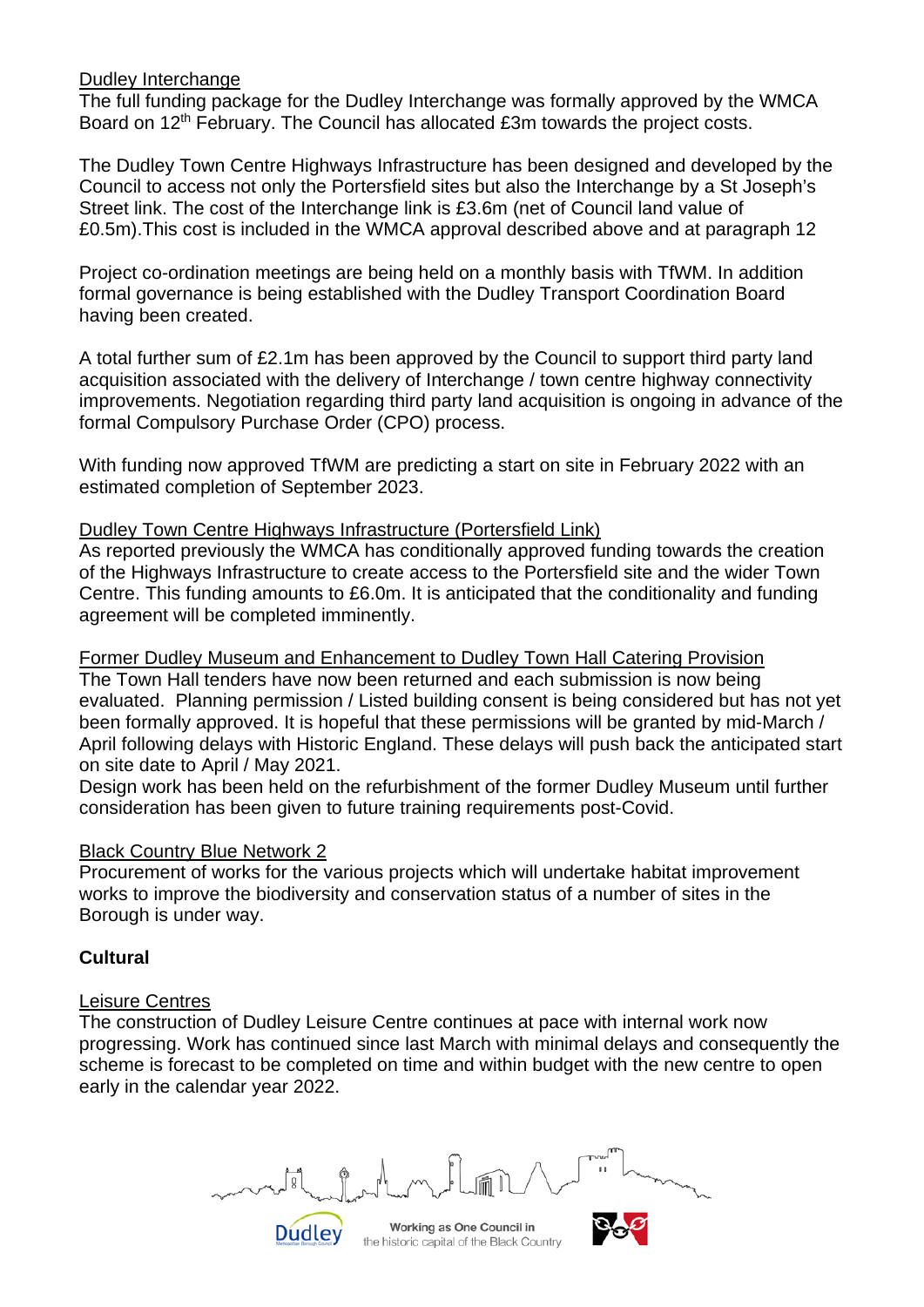The refurbishment of Halesowen Leisure Centre is due to commence on 1st March 2021. The programme of work is scheduled to take 56 weeks with completion expected at the end of March 2022.

Phase 1 improvements to Crystal Leisure Centre have started. The initial focus is on demolishing the existing changing rooms to replace with more modern village style changing facilities. The programme of work is scheduled to take 26 weeks with completion expected mid July 2021.

# **Schools**

#### Schools Basic Need Projects

The next phase of projects to be funded from Basic Need capital grant has been agreed, with Brierley Hill Township secondary school places as a priority. The plans include expansion to both Wordsley and Crestwood Secondary Schools to meet projected growth with an additional 300 pupil places for each school.

The construction works for the main building programme at Wordsley School started on site in December 2019, and the works scheduled at Crestwood School started in April 2020. Both projects have continued on site throughout the Covid lockdown, but with slippage in the programme due to availability of materials and resources though that period. Although there have been issues with Covid lockdown, both schemes are progressing well.

Numbers for both primary and secondary school places continue to be closely monitored and processes are in place to recommend capital projects to address any projected growth across both sectors.

# Special Educational Needs and Disability (SEND) Projects

We are in the process of re-profiling our special school and mainstream provision to bring it more closely in line with the current SEND pupil cohort and the special provision capital funding is a key component in this process.

In having undergone an Ofsted/Care Quality Commissioning (CQC) inspection into SEND in the local area our plans were shared with the inspection team. We wanted to take into account feedback on planned use of the funding before confirming projects.

We have confirmed capital funding to provide a 12 place Social Emotional Mental Health (SEMH) base at Hawbush Primary School, and converting space at Summerhill Secondary School into a care room to enable a range of complex needs to be met at this school. Both the base and the care room were completed within the Summer Holidays and is now open for use.

Other projects to fully utilise the grant are still currently being scoped.

The SEND grant conditions have been relaxed due to Covid, allowing us to carry forward unspent grant into next financial year. We have since commissioned a SEND project at the

**Dudley**